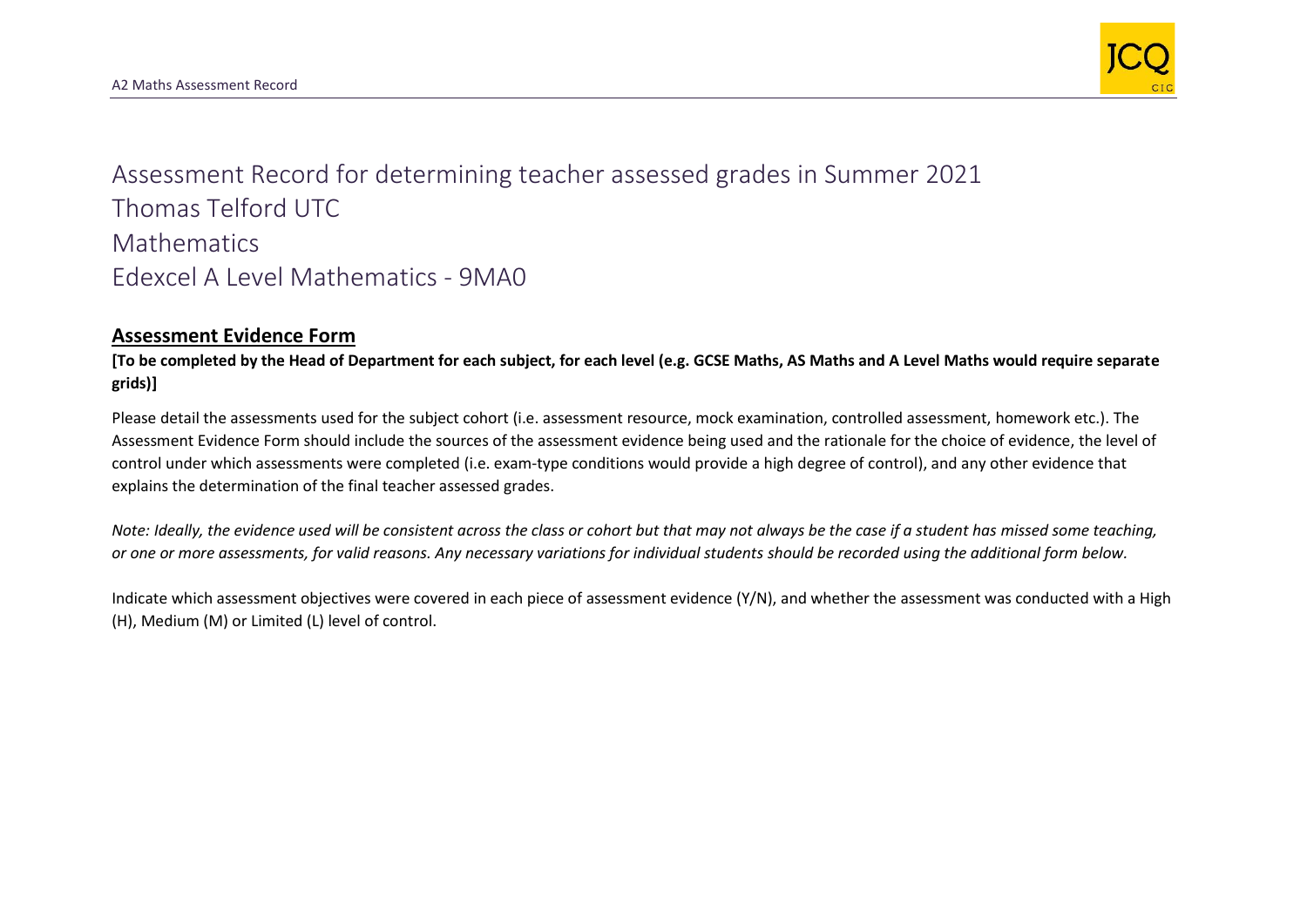

|                                                 | Type of Assessment                                                                                 | Assessment      |                 |                 | Level of |
|-------------------------------------------------|----------------------------------------------------------------------------------------------------|-----------------|-----------------|-----------------|----------|
|                                                 |                                                                                                    | Objectives      |                 | Control         |          |
|                                                 |                                                                                                    | AO <sub>1</sub> | AO <sub>2</sub> | AO <sub>3</sub> | H, M, L  |
| Mark Book                                       | <b>Target and Predicted Grades</b>                                                                 | ۷               | Υ               |                 | M        |
| Assessment October 2020                         | Formal test on all topics covered to that point.                                                   | v               | Υ               | v               | M        |
| Paper 1 - December Exam 2020                    | A2 test paper done under exam conditions. Pure topics only (100 marks).                            | ۷               | Y               | v               | H        |
| Paper 2 - December Exam 2020                    | Test paper done under exam conditions. Applied topics only (50 marks).                             | Y               | Y               | v               | н        |
| Differentiation Assessment                      | In-class assessment on A2 differentiation - one of the final and hardest topics.                   | v               | Y               | v               | M        |
| Remote Learning Assessment                      | 1 hour assessment completed at home during lockdown.                                               | ۷               | Y               | N               |          |
| <b>Trigonometric Integration Task</b>           | Integration of trigonometric functions homework - high level A2 pure skills to be<br>demonstrated. | Y               | Y               | N.              |          |
| <b>Integration Recognition Task</b>             | Integration by recognition homework - high level A2 pure skills to be<br>demonstrated.             | Y               | Y               | N               |          |
| Easter Test - Pure (April 21)                   | A2 level test paper done under controlled assessment conditions. Pure topics<br>only (100 marks).  | Y               | Y               | v               | М        |
| <b>Integration by Parts Task</b>                | Integration by Parts homework - high level A2 pure skills to be demonstrated.                      | Y               | Y               | N               |          |
| Integration by Substitution Task                | Integration by Substitution homework - high level A2 pure skills to be<br>demonstrated.            | ۷               | Y               | N               |          |
| May Mock Paper 1 (6/5/21)                       | A2 level exam paper under exam conditions. Pure topics only.                                       | $\mathsf{v}$    | Y               | v               | н        |
| May Mock Paper 2 (7/5/21)                       | A2 level exam paper under exam conditions. Pure topics only.                                       | Y               | Y               | Y               | H        |
| <b>Mock Statistics Assessment</b><br>(14/05/21) | AS and A2 level exam questions under exam conditions. Statistics topics only.                      | ۷               | Y               |                 | H        |
| AS Mechanics Assessment                         | AS level exam questions answered under exam conditions. AS mechanics topics<br>only.               | Υ               | Υ               |                 | H        |